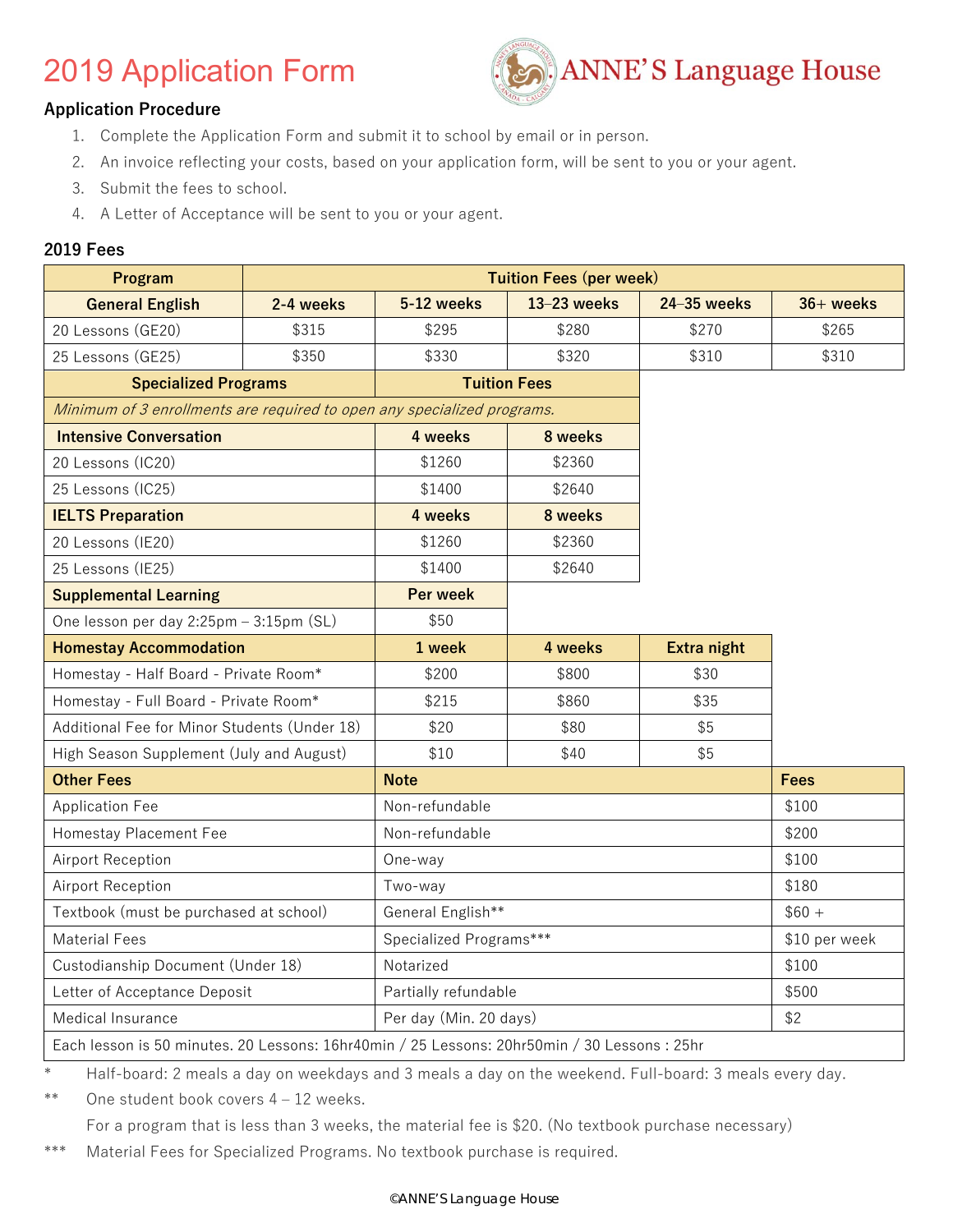### **Session Start Dates in 2019:**

January 7 / February 4 / March 4 / April 1 / April 29 / May 27 / June 24 / July 22 / August 19 / September 16 / October 15 / November 12 / December 9 Intake dates for General English are every Monday except for public holidays. Please contact school for intake dates for specialized programs.

## **Holidays (School will be closed):**

January 1 / February 18 / April 19 / April 22 / May 20 / July 1 / August 5 / September 2 / October 14 / November 11 / December 25, 26

 $\overline{16}$ 

## **2019 Calendar**

| January |   |                      |    |    |   |     |  |  |  |
|---------|---|----------------------|----|----|---|-----|--|--|--|
| S       | M |                      |    |    | F | S   |  |  |  |
|         |   |                      | 2  | -3 | 4 | 5   |  |  |  |
| 6       |   | 8                    | 9. | 10 |   | -12 |  |  |  |
| 3       |   | 14 15 16 17 18       |    |    |   | -19 |  |  |  |
|         |   | 20 21 22 23 24 25 26 |    |    |   |     |  |  |  |
|         |   | 27 28 29 30 31       |    |    |   |     |  |  |  |

| $\overline{2}$ | 3    |   | 5                 | 6              |  | 8  |            |  |
|----------------|------|---|-------------------|----------------|--|----|------------|--|
| 9              | 10   |   |                   | $12$   13   14 |  | 15 | $\epsilon$ |  |
| 6              |      |   | 18 19 20 21 22 23 |                |  |    |            |  |
|                |      |   | 24 25 26 27 28    |                |  |    |            |  |
|                |      |   |                   |                |  |    |            |  |
|                | June |   |                   |                |  |    |            |  |
|                | S    | M |                   |                |  |    |            |  |
|                |      |   |                   |                |  |    |            |  |

 $S$  M T W

| March |    |    |                   |  |    |    |  |  |
|-------|----|----|-------------------|--|----|----|--|--|
| S     | M  |    |                   |  |    | S  |  |  |
|       |    |    | 2                 |  |    |    |  |  |
| 3     |    | .5 | 6                 |  | 8  | 9  |  |  |
|       |    |    | $12$   13   14    |  | 15 | 16 |  |  |
|       | 18 |    | 19 20 21 22 23    |  |    |    |  |  |
| 24    |    |    | 25 26 27 28 29 30 |  |    |    |  |  |
|       |    |    |                   |  |    |    |  |  |

| April |    |    |          |    |                |    |  |  |  |  |
|-------|----|----|----------|----|----------------|----|--|--|--|--|
| S     | Μ  |    |          |    |                | S  |  |  |  |  |
|       |    | 2  | 3        | 4  | 5              |    |  |  |  |  |
|       | 8  | 9  | $\Omega$ |    | 12             | 13 |  |  |  |  |
| 14    | 15 | 16 | 17       | 18 | 19             | 20 |  |  |  |  |
| 21    | 22 |    |          |    | 23 24 25 26 27 |    |  |  |  |  |
| 28    | 29 | 30 |          |    |                |    |  |  |  |  |

| May |   |  |                   |   |    |    |  |  |  |
|-----|---|--|-------------------|---|----|----|--|--|--|
| S   | M |  | W                 |   | F. | S  |  |  |  |
|     |   |  |                   | 2 | 3  | 4  |  |  |  |
| 5   | 6 |  | 8                 | 9 | 10 |    |  |  |  |
|     |   |  | 12 13 14 15 16 17 |   |    | 18 |  |  |  |
| 19  |   |  | 20 21 22 23 24 25 |   |    |    |  |  |  |
| 26  |   |  | 27 28 29 30 31    |   |    |    |  |  |  |

|     | September |   |                                                               |  |   |   |  |  |  |  |
|-----|-----------|---|---------------------------------------------------------------|--|---|---|--|--|--|--|
| S   | M         |   | W <sub>l</sub>                                                |  | F | S |  |  |  |  |
|     | 2.        | 3 | $\begin{array}{c c c c c} \hline 4 & 5 \\ \hline \end{array}$ |  | 6 |   |  |  |  |  |
| 8   | 9.        |   | 10 11 12 13 14                                                |  |   |   |  |  |  |  |
| 151 |           |   | 16 17 18 19 20 21                                             |  |   |   |  |  |  |  |
|     |           |   | 22 23 24 25 26 27 28                                          |  |   |   |  |  |  |  |
| 291 | 30        |   |                                                               |  |   |   |  |  |  |  |

|    | S M T W T F   |  | S                    |
|----|---------------|--|----------------------|
|    |               |  |                      |
|    | 2 3 4 5 6 7 8 |  |                      |
|    |               |  | 9 10 11 12 13 14 15  |
|    |               |  | 16 17 18 19 20 21 22 |
|    |               |  | 23 24 25 26 27 28 29 |
| 30 |               |  |                      |

February

 $\mathsf{T}$  $\overline{F}$ S  $\overline{2}$ 

| October |    |    |                |    |       |    |  |  |  |  |
|---------|----|----|----------------|----|-------|----|--|--|--|--|
| S       | M  |    | W              |    | €     | S  |  |  |  |  |
|         |    |    | 2              | 3  | 4     | 5  |  |  |  |  |
| 6       |    | 8  |                | 10 |       | 12 |  |  |  |  |
| 13      | 4  | 15 | 16             | 17 | 18    | 19 |  |  |  |  |
| 20      | 21 |    | $22$   23   24 |    | 25 26 |    |  |  |  |  |
| 27.     | 28 |    | 29 30          | 31 |       |    |  |  |  |  |

|    | July |                |                   |      |   |    |  |  |  |  |  |
|----|------|----------------|-------------------|------|---|----|--|--|--|--|--|
| S  | M    |                | W                 |      | F | S  |  |  |  |  |  |
|    |      | $\overline{2}$ | -3                | 4    | 5 |    |  |  |  |  |  |
|    | 8    | 9.             | 10                | -111 | 2 | 13 |  |  |  |  |  |
| 14 |      |                | 15 16 17 18 19 20 |      |   |    |  |  |  |  |  |
| 21 |      |                | 22 23 24 25 26 27 |      |   |    |  |  |  |  |  |
|    |      | 28 29 30 31    |                   |      |   |    |  |  |  |  |  |

| Avuva          |  |                       |  |            |     |    |  |  |  |  |
|----------------|--|-----------------------|--|------------|-----|----|--|--|--|--|
|                |  | S   M   T   W   T   F |  |            |     | ΙS |  |  |  |  |
|                |  |                       |  | $1\vert 2$ | l 3 |    |  |  |  |  |
| $\overline{4}$ |  | 56789                 |  |            |     | 10 |  |  |  |  |
|                |  | 11 12 13 14 15 16 17  |  |            |     |    |  |  |  |  |
|                |  | 18 19 20 21 22 23 24  |  |            |     |    |  |  |  |  |
|                |  | 25 26 27 28 29 30 31  |  |            |     |    |  |  |  |  |
|                |  |                       |  |            |     |    |  |  |  |  |

 $A$  is an early

| November     |   |  |                                  |            |   |   |  |  |
|--------------|---|--|----------------------------------|------------|---|---|--|--|
| $S^{\prime}$ | M |  | TWT                              |            |   | S |  |  |
|              |   |  |                                  |            |   |   |  |  |
|              |   |  | $5 \mid 6$                       | $\sqrt{7}$ | 8 |   |  |  |
|              |   |  | 11 12 13 14 15 16                |            |   |   |  |  |
|              |   |  | 17   18   19   20   21   22   23 |            |   |   |  |  |
|              |   |  | 24 25 26 27 28 29 30             |            |   |   |  |  |

| December |                |                      |                 |     |                |   |  |  |  |  |  |
|----------|----------------|----------------------|-----------------|-----|----------------|---|--|--|--|--|--|
| S        | Μ              |                      | W.              |     | F              | S |  |  |  |  |  |
|          | $\mathcal{P}$  | -3                   | $\vert A \vert$ | - 5 | 6              |   |  |  |  |  |  |
| 8        | 9 <sub>1</sub> |                      |                 |     | 10 11 12 13 14 |   |  |  |  |  |  |
|          |                | 15 16 17 18 19 20 21 |                 |     |                |   |  |  |  |  |  |
|          |                | 22 23 24 25 26 27 28 |                 |     |                |   |  |  |  |  |  |
|          | 29 30 31       |                      |                 |     |                |   |  |  |  |  |  |

 $=$  Session Start Dates

 $\vert$  = Holidays (No School)

## **Methods of Payment**

1. Bank wire transfer

Bank Name: TD CANADA TRUST

INSTITUTION#: 004 BRANCH#: 80989 ACCOUNT#: 5282812 BRANCH ADDRESS: 260 Crowfoot Crescent N W, Calgary, AB, T3G 3N5 ACCOUNT NAME: ANNE'S HOUSE CANADA CORPORATION ADDRESS: 24-609 PANATELLA BLVD N.W., CALGARY, AB, T3K 0T1 SWIFT CODE: TDOMCATTTOR

- 2. Cash / Cheque
- 3. Credit Card (VISA or MasterCard) \* The 2% CC Fee will be applied.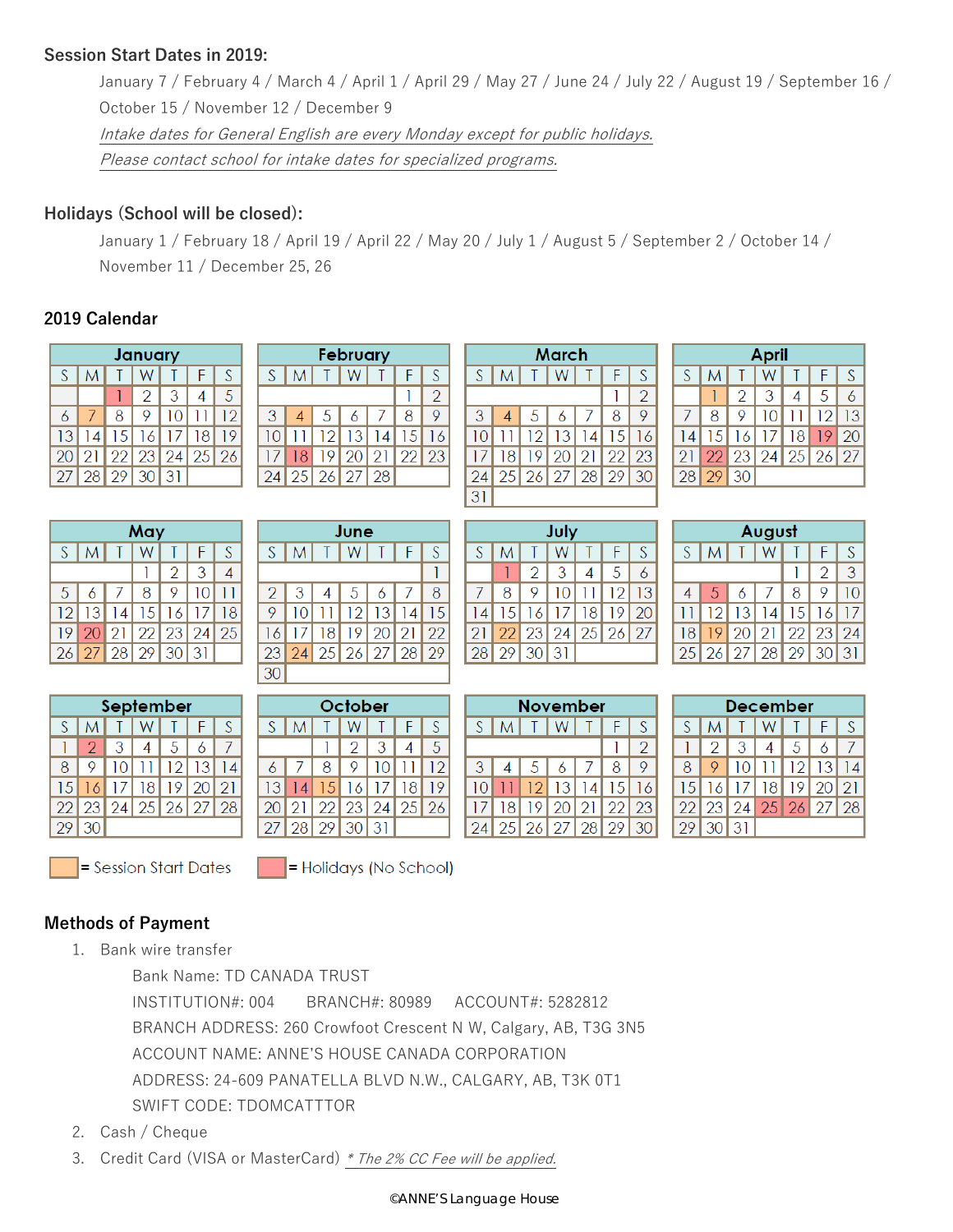# Terms and Conditions

## **Refund Policy**

- 1. **Tuition Refund:** A full refund (minus non-refundable deposits) will be issued to students who withdraw, in writing, 30 days or more before the course begins. After this point, a 70 percent refund of tuition paid will be given for withdrawals received in writing up until the first day of the program. If students withdraw within 5 calendar days of the original start date of the program, a 50 percent refund of tuition paid will be issued. No refunds are given for withdrawals when more than 5 days of the program have been completed.
- 2. **Homestay Refund:** Students are required to provide written notice a minimum of 21 days before withdrawing from the homestay program. A full refund, less the nonrefundable homestay placement fee, will be issued to students who withdraw in writing 21 days before their homestay begins. Under no conditions will refunds be provided for periods of homestay already used.
- 3. **Visa Denials:** If a visa denial prevents the student from attending the English language programs, tuition fees and deposits minus a \$250.00 administration fee will be refunded upon submission of written proof of denial at least 7 calendar days before the program begins.
- 4. **Refund Payments:** For approved refunds, payments are issued within 30 days of notification from the student of cancellation, drop, or withdrawal. Refunds will be made via the original payment method. If the student's payment of fees was made with cash, refund will be made by means of a cheque. If the student's payment of fees was made with a credit card, fees will be refunded back to the credit card originally used for payment. In that case, the 2% CC fee will be applied.

#### **Health Insurance**

It is mandatory for ALH students to have health insurance during their stay in Canada. Students must purchase a health insurance plan in their home country or in Canada. Students may purchase health insurance plan through school.

### **Specialized Programs**

You must achieve the applicable score on the ALH Placement Test or successfully complete the applicable level in ALH General English to be enrolled in the Specialized Programs. Minimum of 3 enrollments are required to guarantee that any of the Specialized Programs will be offered.

### **Assessments and Certificates**

A minimum of 80% of attendance is required for a completion of each level. A review of the student's attendance and progress will be issued at the end of each session. If the student successfully meets his/her level's requirements, he/she will move up to the next level. Students will receive a certificate of completion at the end of their studies for 4 weeks or more as long as they have met the attendance requirement.

#### **Homestay**

Homestay payment is required 21 days prior to arrival date to guarantee placement. Although we try our best to accommodate student's requests, there is no guarantee that individual preferences can be arranged. Homestay Questionnaire, Declaration and Agreement Form must be submitted prior to homestay assignment.

### **Student Record and Use of Personal Information**

School collects, uses, retains and discloses information in accordance with the Personal Information Protection Act. School may share and disclose personal information within the institution to carry out its mandate and operations. A student's record may include a student enrolment contract, financial records, attendance records and documentation of any dispute or dismissal.

#### **Agreements**

Students must sign the Student Handbook Agreement, Photo and Media Release Form, and Insurance Waiver on the first day of the program. For a minor student, parent or legal guardian is required to sign these Agreements.